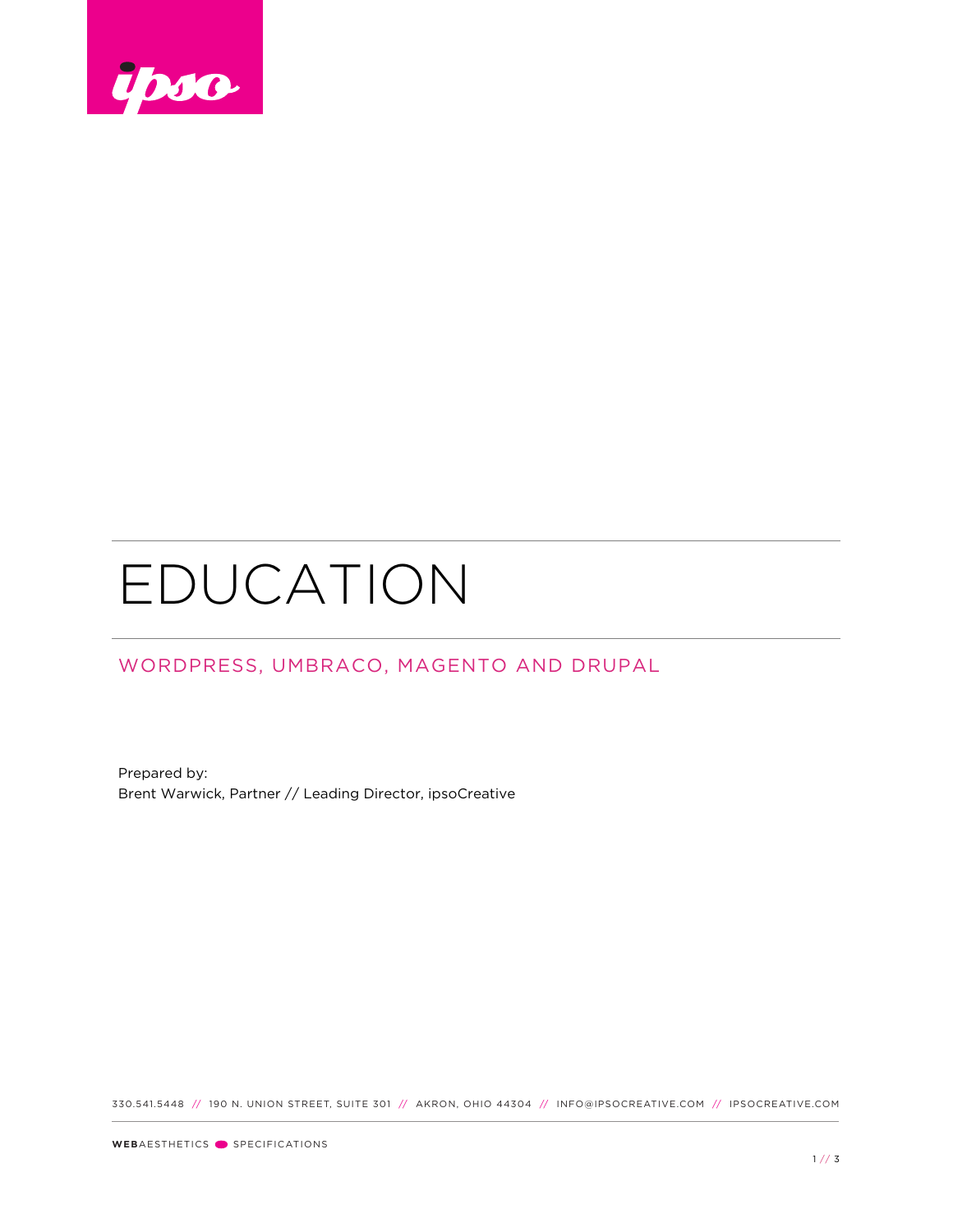

## FEATURES COMPARISON AND CONTRAST

|                                     | <b>WordPress</b>                                                                                            | Umbraco                                                                                  | <b>Magento</b>                                                                                                       | <b>Drupal</b>                                                                     |
|-------------------------------------|-------------------------------------------------------------------------------------------------------------|------------------------------------------------------------------------------------------|----------------------------------------------------------------------------------------------------------------------|-----------------------------------------------------------------------------------|
| <b>Technicality</b>                 |                                                                                                             |                                                                                          |                                                                                                                      |                                                                                   |
| Platform                            | <b>Content Management</b><br>System                                                                         | <b>Content Management</b><br>System                                                      | eCommerce                                                                                                            | <b>Content Management</b><br>System                                               |
| License                             | <b>GNU</b>                                                                                                  | <b>MIT</b>                                                                               | <b>OSL 3.0</b>                                                                                                       | <b>GNU</b>                                                                        |
| Operating<br>System                 | Cross-platform                                                                                              | Microsoft                                                                                | Cross-platform                                                                                                       | Cross-platform                                                                    |
| Programming<br>Code                 | PHP                                                                                                         | .NET, C#                                                                                 | PHP                                                                                                                  | PHP                                                                               |
| Database                            | MySQL                                                                                                       | Microsoft SQL Server                                                                     | MySQL                                                                                                                | <b>API</b>                                                                        |
| Open Source                         | Yes                                                                                                         | Yes                                                                                      | Yes                                                                                                                  | Yes                                                                               |
| Usage                               | 74.6 million websites                                                                                       | 250,000 websites                                                                         | 240,000 websites                                                                                                     | 25 million websites                                                               |
| <b>Developer</b><br><b>Features</b> |                                                                                                             |                                                                                          |                                                                                                                      |                                                                                   |
| Custom<br>Content Types             | Can create custom<br>content and post<br>types, taxonomies, and<br>metadata                                 | No, but Umbraco has<br>comprehensive API.<br>giving developers<br>access to every aspect | An extension is<br>available for the<br>creation of types of<br>customized content                                   | Custom content types<br>can be created under<br>the structure of the<br>dashboard |
| Plugins                             | WordPress APIs allow<br>developers to create<br>plugins to extend a site                                    | Plugins can be added<br>to extend the website                                            | Plugins can be added<br>to extend a website                                                                          | Plugins can be added<br>to extend a website                                       |
| Themes                              | <b>WordPress API</b><br>provides ability to<br>create custom themes.<br>Multiple themes<br>available        | Multiple themes are<br>available and custom<br>themes can be<br>integrated               | Multiple themes are<br>available and custom<br>themes can be<br>integrated                                           | Multiple themes are<br>available and custom<br>themes can be<br>integrated        |
| Search Engine<br>Optimization       | WordPress takes care<br>of 80-90% of the<br>mechanics of SEO. For<br>more control, plugins<br>are available | SEO plugins are<br>available to accelerate<br>a website                                  | 100% SEO friendly,<br>Google site map, SEO<br>friendly urls, auto-<br>generated site map<br>and search terms<br>page | Drupal modules are<br>available to help<br>increase a website's<br><b>SEO</b>     |
| Google<br>Analytics                 | Integrated                                                                                                  | Integrated                                                                               | Integrated                                                                                                           | Integrated                                                                        |